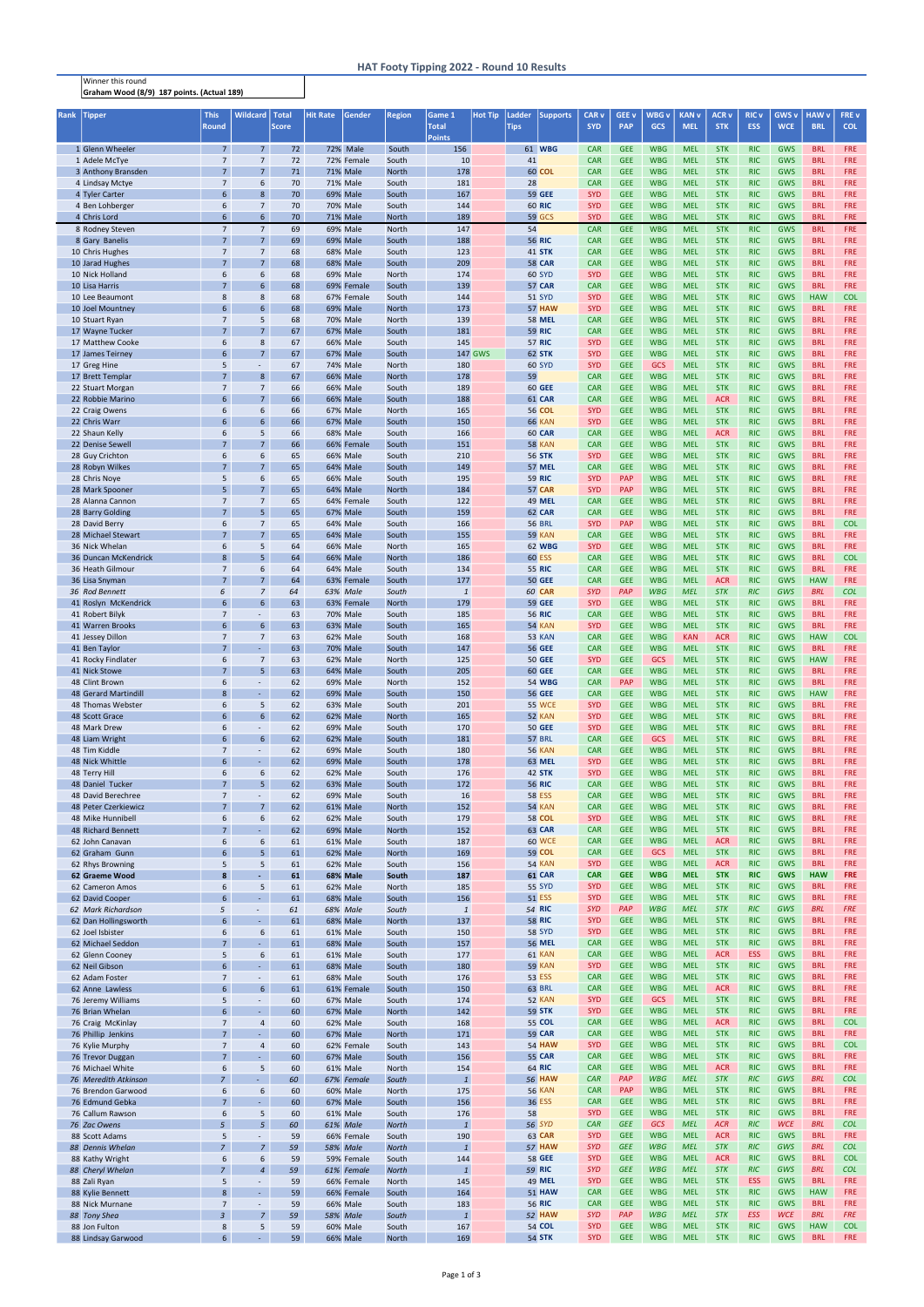Winner this round Graham Wood (8/9) 187 points. (Actual 189)

## HAT Footy Tipping 2022 - Round 10 Results

| <b>Rank</b> | Tipper                                      | <b>This</b>                      | <b>Wildcard</b>                              | Total        | <b>Hit Rate</b> | Gender                        | <b>Region</b>         | Game 1                       | <b>Hot Tip</b> | Ladder      | <b>Supports</b>                | <b>CAR v</b>             | GEE <sub>v</sub>         | WBG v                    | <b>KAN v</b>             | <b>ACR v</b>             | <b>RIC v</b>             | GWS <sub>v</sub>         | <b>HAW</b> v             | FRE v                    |  |
|-------------|---------------------------------------------|----------------------------------|----------------------------------------------|--------------|-----------------|-------------------------------|-----------------------|------------------------------|----------------|-------------|--------------------------------|--------------------------|--------------------------|--------------------------|--------------------------|--------------------------|--------------------------|--------------------------|--------------------------|--------------------------|--|
|             |                                             | <b>Round</b>                     |                                              | <b>Score</b> |                 |                               |                       | <b>Total</b>                 |                | <b>Tips</b> |                                | <b>SYD</b>               | <b>PAP</b>               | <b>GCS</b>               | <b>MEL</b>               | <b>STK</b>               | <b>ESS</b>               | <b>WCE</b>               | <b>BRL</b>               | <b>COL</b>               |  |
|             |                                             |                                  |                                              |              |                 |                               |                       | Points                       |                |             |                                |                          |                          |                          |                          |                          |                          |                          |                          |                          |  |
|             | 88 Steve Robertson                          | 6                                | $\overline{7}$                               | 59           |                 | <b>58% Male</b>               | <b>North</b>          | 155                          |                |             | <b>54 COL</b>                  | <b>CAR</b>               | <b>GEE</b>               | <b>WBG</b>               | <b>MEL</b>               | <b>ACR</b>               | <b>RIC</b>               | <b>GWS</b>               | <b>BRL</b>               | FRE                      |  |
|             | 99 Anita Bourn                              | $\overline{7}$                   | ÷.                                           | 58           |                 | 64% Female                    | South                 | 184                          |                |             | 62 GEE                         | <b>CAR</b>               | <b>GEE</b>               | <b>WBG</b>               | <b>MEL</b>               | <b>STK</b>               | <b>RIC</b>               | <b>GWS</b>               | <b>BRL</b>               | <b>FRE</b>               |  |
|             | 99 Michael Verrier                          | $\overline{7}$<br>$\overline{7}$ | $\overline{\phantom{a}}$                     | 58           |                 | 64% Male<br>64% Male          | South                 | 152                          |                |             | <b>56 STK</b>                  | <b>CAR</b>               | <b>GEE</b>               | <b>WBG</b>               | <b>MEL</b>               | <b>STK</b>               | <b>RIC</b>               | <b>WCE</b>               | <b>BRL</b>               | <b>COL</b>               |  |
|             | 99 Ross Burridge<br>99 Lisa Hoffman         | 8                                | $\blacksquare$<br>$\overline{\phantom{a}}$   | 58<br>58     |                 | 64% Female                    | South<br>South        | 175<br>154                   |                |             | <b>57 COL</b><br><b>40 MEL</b> | <b>SYD</b><br><b>CAR</b> | <b>GEE</b><br><b>GEE</b> | <b>WBG</b><br><b>WBG</b> | <b>MEL</b><br><b>MEL</b> | <b>STK</b><br><b>STK</b> | <b>RIC</b><br><b>RIC</b> | <b>GWS</b><br><b>GWS</b> | <b>BRL</b><br><b>BRL</b> | <b>COL</b><br><b>COL</b> |  |
|             | 99 Vonda Gunn                               | 8                                | ÷.                                           | 58           |                 | 64% Female                    | <b>North</b>          | 169                          |                |             | <b>51 KAN</b>                  | <b>CAR</b>               | <b>GEE</b>               | <b>WBG</b>               | <b>MEL</b>               | <b>ACR</b>               | <b>RIC</b>               | <b>GWS</b>               | <b>HAW</b>               | <b>COL</b>               |  |
|             | 99 Christine Dennison                       | 6                                | $\blacksquare$                               | 58           |                 | 64% Female                    | South                 | 176                          |                |             | 47 COL                         | <b>CAR</b>               | <b>GEE</b>               | <b>WBG</b>               | <b>MEL</b>               | <b>ACR</b>               | <b>ESS</b>               | <b>GWS</b>               | <b>BRL</b>               | <b>COL</b>               |  |
|             | 99 Karen Chandler                           | $\overline{7}$                   | $\omega$                                     | 58           |                 | 64% Female                    | South                 | 198                          |                |             | <b>58 CAR</b>                  | <b>CAR</b>               | <b>GEE</b>               | <b>WBG</b>               | <b>MEL</b>               | <b>STK</b>               | <b>RIC</b>               | <b>GWS</b>               | <b>BRL</b>               | <b>FRE</b>               |  |
|             | 106 Will Kay                                | $\overline{z}$                   | $\overline{4}$                               | 57           |                 | 59% Male                      | South                 | $\mathbf{1}$                 |                |             | <b>58 HAW</b>                  | <b>SYD</b>               | <b>GEE</b>               | <b>WBG</b>               | <b>MEL</b>               | <b>STK</b>               | <b>RIC</b>               | <b>WCE</b>               | <b>HAW</b>               | <b>COL</b>               |  |
|             | 106 Alex Izbicki                            | 8                                | ÷.                                           | 57           |                 | <b>63% Male</b>               | <b>North</b>          | 156                          |                |             | <b>57 RIC</b>                  | <b>CAR</b>               | <b>GEE</b>               | <b>WBG</b>               | <b>MEL</b>               | <b>STK</b>               | <b>RIC</b>               | <b>GWS</b>               | <b>HAW</b>               | <b>FRE</b>               |  |
|             | 106 Ewan Sherman                            | $\overline{7}$                   | $\blacksquare$                               | 57           |                 | <b>63% Male</b>               | South                 | 183                          |                |             | <b>52 CAR</b>                  | <b>CAR</b>               | <b>PAP</b>               | <b>WBG</b>               | <b>MEL</b>               | <b>STK</b>               | <b>RIC</b>               | <b>GWS</b>               | <b>BRL</b>               | <b>COL</b>               |  |
|             | 106 John Gangemi                            | $\overline{4}$                   | $\sim$                                       | 57           |                 | 63% Male                      | South                 | $\mathbf{1}$                 |                |             | <b>59 STK</b>                  | <b>SYD</b>               | PAP                      | <b>WBG</b>               | <b>MEL</b>               | <b>STK</b>               | <b>RIC</b>               | <b>WCE</b>               | <b>BRL</b>               | <b>FRE</b>               |  |
|             | 106 Malcolm Castles                         | 8                                | $\overline{7}$                               | 57           |                 | 56% Female                    | <b>North</b>          | 123                          |                |             | <b>44 HAW</b>                  | <b>CAR</b>               | <b>GEE</b>               | <b>WBG</b>               | <b>MEL</b>               | <b>STK</b>               | <b>RIC</b>               | <b>GWS</b>               | <b>HAW</b>               | <b>FRE</b>               |  |
|             | 106 Cyril Patmore                           | 5                                | $\omega_{\rm c}$                             | 57           |                 | 63% Male                      | <b>North</b>          | 151                          |                |             | <b>50 HAW</b>                  | <b>SYD</b>               | <b>GEE</b>               | <b>WBG</b>               | <b>MEL</b>               | <b>ACR</b>               | <b>RIC</b>               | <b>GWS</b>               | <b>BRL</b>               | <b>FRE</b>               |  |
|             | 106 Craig Williams                          | $\overline{7}$                   | $\blacksquare$                               | 57           |                 | 63% Male                      | South                 | 181                          |                |             | 59 COL                         | <b>CAR</b>               | <b>GEE</b>               | <b>WBG</b>               | <b>MEL</b>               | <b>ACR</b>               | <b>RIC</b>               | <b>GWS</b>               | <b>BRL</b>               | <b>COL</b>               |  |
|             | 106 Anna Masters                            | $7^{\circ}$                      | $\omega$                                     | 57           |                 | 63% Female                    | <b>North</b>          | 189                          |                |             | <b>52 CAR</b>                  | <b>CAR</b>               | <b>GEE</b>               | <b>WBG</b>               | <b>MEL</b>               | <b>STK</b>               | <b>RIC</b>               | <b>GWS</b>               | <b>BRL</b>               | <b>FRE</b>               |  |
|             | 106 Loretta Lohberger                       | $\overline{7}$                   | $\overline{\phantom{a}}$                     | 57           |                 | 63% Female                    | South                 | 168                          |                |             | <b>54 HAW</b>                  | <b>SYD</b>               | <b>GEE</b>               | <b>WBG</b>               | <b>MEL</b>               | <b>STK</b>               | <b>RIC</b>               | <b>GWS</b>               | <b>HAW</b>               | <b>FRE</b>               |  |
|             | 115 Kerry Gunn                              | $\overline{7}$                   | $\blacksquare$                               | 56           |                 | 62% Female                    | <b>North</b>          | 169                          |                |             | <b>55 COL</b>                  | <b>CAR</b>               | <b>GEE</b>               | <b>WBG</b>               | <b>MEL</b>               | <b>STK</b>               | <b>RIC</b>               | <b>GWS</b>               | <b>BRL</b>               | <b>FRE</b>               |  |
|             | 115 Shaun Heather                           | 8<br>5                           | $\overline{\phantom{a}}$                     | 56           |                 | 62% Male                      | <b>North</b>          | 148                          |                |             | <b>53 HAW</b>                  | <b>CAR</b>               | <b>GEE</b>               | <b>WBG</b>               | <b>MEL</b>               | <b>STK</b>               | <b>RIC</b>               | <b>GWS</b>               | <b>HAW</b>               | <b>FRE</b>               |  |
|             | 115 Kevin Bresnehan<br>115 Andrew Beven     | 5                                | $\omega$<br>$\overline{\phantom{a}}$         | 56<br>56     |                 | 62% Male<br>62% Male          | South<br>South        | 169<br>169                   |                |             | <b>59 RIC</b><br><b>58 CAR</b> | <b>SYD</b><br><b>CAR</b> | <b>GEE</b><br><b>GEE</b> | <b>WBG</b><br><b>GCS</b> | <b>MEL</b><br><b>MEL</b> | <b>ACR</b><br><b>ACR</b> | <b>RIC</b><br><b>RIC</b> | <b>GWS</b><br><b>GWS</b> | <b>BRL</b><br><b>BRL</b> | <b>FRE</b><br><b>FRE</b> |  |
|             | 115 Barbara Stewart                         | $\overline{7}$                   | $\blacksquare$                               | 56           |                 | 62% Female                    | South                 | 145                          |                |             | <b>56 KAN</b>                  | <b>CAR</b>               | <b>GEE</b>               | <b>WBG</b>               | <b>MEL</b>               | <b>STK</b>               | <b>RIC</b>               | <b>GWS</b>               | <b>BRL</b>               | <b>FRE</b>               |  |
|             | 115 Ann-Maree Keogh                         | 5                                | $\overline{\phantom{a}}$                     | 56           |                 | 62% Female                    | South                 | $\mathbf{1}$                 |                |             | <b>58 ACR</b>                  | <b>CAR</b>               | PAP                      | <b>WBG</b>               | <b>MEL</b>               | <b>STK</b>               | <b>ESS</b>               | <b>GWS</b>               | <b>BRL</b>               | <b>FRE</b>               |  |
|             | 115 Garry Young                             | $\overline{a}$                   | $\blacksquare$                               | 56           |                 | 62% Male                      | <b>North</b>          | 199                          |                | 57          |                                | <b>SYD</b>               | <b>PAP</b>               | <b>GCS</b>               | <b>MEL</b>               | <b>STK</b>               | <b>RIC</b>               | <b>GWS</b>               | <b>BRL</b>               | <b>FRE</b>               |  |
|             | 115 Greg Williams                           | 6                                | $\blacksquare$                               | 56           |                 | 62% Male                      | <b>North</b>          | 120                          |                |             | <b>54 GEE</b>                  | <b>SYD</b>               | <b>GEE</b>               | <b>WBG</b>               | <b>MEL</b>               | <b>STK</b>               | <b>RIC</b>               | <b>GWS</b>               | <b>BRL</b>               | <b>FRE</b>               |  |
|             | 123 Matthew Taylor                          | $\overline{7}$                   | $\omega$                                     | 55           |                 | 61% Male                      | South                 | 161                          |                |             | <b>50 GEE</b>                  | <b>CAR</b>               | <b>GEE</b>               | <b>WBG</b>               | <b>MEL</b>               | <b>STK</b>               | <b>RIC</b>               | <b>GWS</b>               | <b>BRL</b>               | <b>FRE</b>               |  |
|             | 123 Annette Smith                           | $\overline{7}$                   | $\blacksquare$                               | 55           |                 | 61% Female                    | South                 | 165                          |                |             | <b>56 GEE</b>                  | <b>SYD</b>               | <b>GEE</b>               | <b>WBG</b>               | <b>MEL</b>               | <b>STK</b>               | <b>RIC</b>               | <b>GWS</b>               | <b>HAW</b>               | <b>FRE</b>               |  |
|             | 123 Eric Hermanis                           | $\overline{7}$                   | ÷.                                           | 55           |                 | 61% Male                      | South                 | 162                          |                |             | <b>57 STK</b>                  | <b>CAR</b>               | <b>GEE</b>               | <b>WBG</b>               | <b>MEL</b>               | <b>STK</b>               | <b>RIC</b>               | <b>GWS</b>               | <b>BRL</b>               | <b>FRE</b>               |  |
|             | 123 Brian Fleming                           | 5                                | $\overline{\phantom{a}}$                     | 55           |                 | 61% Male                      | South                 | 173                          |                | 51          |                                | <b>SYD</b>               | <b>GEE</b>               | <b>GCS</b>               | <b>MEL</b>               | <b>STK</b>               | <b>RIC</b>               | <b>GWS</b>               | <b>BRL</b>               | <b>FRE</b>               |  |
|             | 123 Lola Cowle                              | 6                                | $\blacksquare$                               | 55           |                 | 61% Female                    | South                 |                              | <b>156 RIC</b> |             | <b>56 ESS</b>                  | <b>SYD</b>               | <b>GEE</b>               | <b>WBG</b>               | <b>MEL</b>               | <b>STK</b>               | <b>RIC</b>               | <b>GWS</b>               | <b>BRL</b>               | <b>FRE</b>               |  |
|             | 123 Diane Izbicki                           | $\overline{7}$                   | $\overline{\phantom{a}}$                     | 55           |                 | 61% Female                    | <b>North</b>          | 188                          |                |             | <b>55 CAR</b>                  | <b>CAR</b>               | <b>GEE</b>               | <b>WBG</b>               | <b>MEL</b>               | <b>STK</b>               | <b>RIC</b>               | <b>GWS</b>               | <b>BRL</b>               | <b>FRE</b>               |  |
|             | 123 Billy Godwin                            | 5                                | $\omega$                                     | 55           |                 | 61% Male                      | South                 | 159                          |                |             | <b>57 WBG</b>                  | <b>SYD</b>               | <b>GEE</b>               | <b>GCS</b>               | <b>MEL</b>               | <b>STK</b>               | <b>RIC</b>               | <b>GWS</b>               | <b>BRL</b>               | <b>FRE</b>               |  |
|             | 123 Nicole Lansky                           | 5                                | $\blacksquare$                               | 55           |                 | 61% Female                    | South                 | 174                          |                |             | <b>45 MEL</b>                  | <b>SYD</b>               | <b>GEE</b>               | GCS                      | <b>MEL</b>               | <b>STK</b>               | <b>RIC</b>               | <b>GWS</b>               | <b>BRL</b>               | <b>FRE</b>               |  |
|             | 123 Mark Bresnehan                          | 5                                | $\omega$                                     | 55           |                 | 61% Male                      | South                 | 155                          |                |             | <b>55 CAR</b>                  | <b>SYD</b>               | <b>PAP</b>               | <b>WBG</b>               | <b>MEL</b>               | <b>STK</b>               | <b>RIC</b>               | <b>GWS</b>               | <b>BRL</b>               | <b>FRE</b>               |  |
|             | 123 Steven Maloney                          | 5                                | $\overline{\phantom{a}}$                     | 55           |                 | 61% Male                      | <b>North</b>          | $\mathbf{1}$                 |                |             | <b>55 KAN</b>                  | <b>SYD</b>               | PAP                      | <b>WBG</b>               | <b>MEL</b>               | <b>STK</b>               | <b>RIC</b>               | <b>GWS</b>               | <b>BRL</b>               | <b>FRE</b>               |  |
|             | 133 Anne Bassett                            | $\overline{7}$                   | ÷,                                           | 54           |                 | 60% Female                    | <b>North</b>          | 148                          |                | 62          |                                | <b>CAR</b>               | <b>GEE</b>               | <b>WBG</b>               | <b>MEL</b>               | <b>STK</b>               | <b>RIC</b>               | <b>GWS</b>               | <b>BRL</b>               | <b>FRE</b>               |  |
|             | 133 Joel Proctor                            | 6                                | $\sim$                                       | 54           |                 | 60% Male                      | <b>North</b>          | $\mathbf{1}$                 |                |             | <b>54 RIC</b>                  | <b>CAR</b>               | <b>GEE</b>               | <b>WBG</b>               | <b>MEL</b>               | <b>ACR</b>               | <b>ESS</b>               | <b>GWS</b>               | <b>HAW</b>               | <b>FRE</b>               |  |
|             | 133 Simon Burgess                           | 6                                | $\blacksquare$                               | 54           |                 | <b>60% Male</b>               | South                 | 159                          |                |             | <b>55 WBG</b>                  | <b>SYD</b>               | <b>GEE</b>               | <b>WBG</b>               | <b>MEL</b>               | <b>STK</b>               | <b>RIC</b>               | <b>GWS</b>               | <b>BRL</b>               | <b>FRE</b>               |  |
|             | 133 Shannon Hill                            | 6                                | $\blacksquare$                               | 54           |                 | 60% Female                    | South                 | 127                          |                |             | <b>52 HAW</b>                  | <b>SYD</b>               | <b>PAP</b>               | <b>WBG</b>               | <b>MEL</b>               | <b>STK</b>               | <b>RIC</b>               | <b>GWS</b>               | <b>HAW</b>               | <b>FRE</b>               |  |
|             | 137 Jacob Hine                              | 6<br>3                           | ÷.                                           | 53           |                 | <b>59% Male</b>               | <b>North</b>          | 180<br>$\overline{1}$        |                |             | <b>57 SYD</b>                  | <b>SYD</b><br><b>SYD</b> | <b>GEE</b><br><b>GEE</b> | <b>WBG</b><br><b>GCS</b> | <b>MEL</b><br><b>MEL</b> | <b>STK</b><br><b>ACR</b> | <b>RIC</b><br><b>ESS</b> | <b>GWS</b><br><b>WCE</b> | <b>BRL</b><br><b>HAW</b> | <b>FRE</b><br><b>FRE</b> |  |
|             | 137 Kaela McGowan<br>137 Calvin Godwin      | 5                                | $\overline{\phantom{a}}$                     | 53<br>53     |                 | 59% Female<br><b>59% Male</b> | <b>North</b><br>South | $\mathbf{1}$                 |                | 53          | <b>58 WBG</b>                  | <b>SYD</b>               | PAP                      | <b>WBG</b>               | <b>MEL</b>               | <b>STK</b>               | <b>RIC</b>               | <b>GWS</b>               | <b>BRL</b>               | <b>FRE</b>               |  |
|             | 137 Chris Walker                            | 6                                | $\overline{\phantom{a}}$                     | 53           |                 | 59% Male                      | North                 | 175                          |                |             | <b>57 RIC</b>                  | <b>SYD</b>               | <b>GEE</b>               | <b>WBG</b>               | <b>MEL</b>               | <b>STK</b>               | <b>RIC</b>               | <b>GWS</b>               | <b>BRL</b>               | <b>FRE</b>               |  |
|             | 137 Ian Mackenzie                           | 8                                | ÷.                                           | 53           |                 | <b>59% Male</b>               | South                 | 14                           |                |             | <b>36 HAW</b>                  | <b>CAR</b>               | <b>GEE</b>               | <b>WBG</b>               | <b>MEL</b>               | <b>STK</b>               | <b>RIC</b>               | <b>GWS</b>               | <b>HAW</b>               | <b>FRE</b>               |  |
|             | 137 Karen Jenkins                           | 6                                | $\overline{\phantom{a}}$                     | 53           |                 | 59% Female                    | <b>North</b>          | 163                          |                |             | <b>53 ESS</b>                  | <b>CAR</b>               | <b>GEE</b>               | <b>WBG</b>               | <b>MEL</b>               | <b>ACR</b>               | <b>ESS</b>               | <b>GWS</b>               | <b>HAW</b>               | <b>FRE</b>               |  |
|             | 137 Brendan Nicholls                        | 6                                | $\sim$                                       | 53           |                 | <b>59% Male</b>               | South                 | $\mathbf{1}$                 |                |             | <b>53 CAR</b>                  | <b>CAR</b>               | PAP                      | <b>WBG</b>               | <b>MEL</b>               | <b>ACR</b>               | <b>ESS</b>               | <b>GWS</b>               | <b>HAW</b>               | <b>COL</b>               |  |
|             | 144 Callum Kelly                            | 6                                | $\blacksquare$                               | 52           |                 | <b>58% Male</b>               | South                 | 129                          |                |             | <b>56 CAR</b>                  | <b>CAR</b>               | <b>GEE</b>               | <b>GCS</b>               | <b>KAN</b>               | <b>STK</b>               | <b>RIC</b>               | <b>GWS</b>               | <b>HAW</b>               | <b>FRE</b>               |  |
|             | 144 Geoff Cowle                             | $\overline{7}$                   | $\omega_{\rm c}$                             | 52           |                 | <b>58% Male</b>               | South                 | 151                          |                |             | 57 STK                         | <b>CAR</b>               | <b>GEE</b>               | <b>WBG</b>               | <b>MEL</b>               | <b>STK</b>               | <b>RIC</b>               | <b>GWS</b>               | <b>BRL</b>               | <b>FRE</b>               |  |
|             | 144 Glenn Eberle                            | 5                                | $\overline{\phantom{a}}$                     | 52           |                 | <b>58% Male</b>               | South                 | 175                          |                |             | <b>60 HAW</b>                  | <b>SYD</b>               | <b>GEE</b>               | <b>WBG</b>               | <b>MEL</b>               | <b>ACR</b>               | <b>RIC</b>               | <b>GWS</b>               | <b>BRL</b>               | <b>FRE</b>               |  |
|             | 144 Maria Skillern                          | $6\overline{6}$                  | $\omega$                                     | 52           |                 | <b>58% Male</b>               | South                 | 159                          |                |             | 57 STK                         | <b>CAR</b>               | <b>PAP</b>               | <b>WBG</b>               | <b>MEL</b>               | <b>STK</b>               | <b>RIC</b>               | <b>GWS</b>               | <b>BRL</b>               | <b>FRE</b>               |  |
|             | 144 Ian Hermanis                            | $\overline{7}$                   | $\overline{\phantom{a}}$                     | 52           |                 | <b>58% Male</b>               | South                 | 157                          |                |             | <b>34 ACR</b>                  | <b>CAR</b>               | <b>GEE</b>               | <b>WBG</b>               | <b>MEL</b>               | <b>STK</b>               | <b>RIC</b>               | <b>GWS</b>               | <b>BRL</b>               | FRE                      |  |
|             | 144 Michael Walker                          | 5                                | $\blacksquare$                               | 52           |                 | <b>58% Male</b>               | <b>North</b>          | 180                          |                |             | <b>54 HAW</b>                  | <b>SYD</b>               | <b>GEE</b>               | <b>GCS</b>               | <b>MEL</b>               | <b>STK</b>               | <b>RIC</b>               | <b>GWS</b>               | <b>BRL</b>               | <b>FRE</b>               |  |
|             | 150 Mark Dennison                           | $\overline{7}$                   | $\overline{\phantom{a}}$                     | 51           |                 | <b>57% Male</b>               | South                 | 189                          |                |             | 54 COL                         | <b>SYD</b>               | <b>GEE</b>               | <b>WBG</b>               | <b>MEL</b>               | <b>STK</b>               | <b>RIC</b>               | <b>GWS</b>               | <b>BRL</b>               | <b>COL</b>               |  |
|             | 150 Henry Robertson                         | $\overline{4}$                   | $\omega$                                     | 51           |                 | <b>57% Male</b>               | <b>North</b>          | 155                          |                |             | 36 COL                         | <b>CAR</b>               | PAP                      | <b>GCS</b>               | <b>MEL</b>               | <b>ACR</b>               | <b>ESS</b>               | <b>GWS</b>               | <b>BRL</b>               | <b>COL</b>               |  |
|             | 150 Francis Maloney<br>150 Rebecca Pedley   | 6<br>6                           | $\overline{\phantom{a}}$<br>$\omega_{\rm c}$ | 51<br>51     |                 | <b>57% Male</b><br>57% Female | <b>North</b><br>South | 143<br>20                    |                |             | <b>56 BRL</b><br><b>46 ESS</b> | <b>CAR</b><br><b>CAR</b> | <b>PAP</b><br><b>GEE</b> | <b>WBG</b><br><b>GCS</b> | <b>MEL</b><br><b>MEL</b> | <b>ACR</b><br><b>STK</b> | <b>RIC</b><br><b>RIC</b> | <b>GWS</b><br><b>GWS</b> | <b>HAW</b><br><b>BRL</b> | <b>FRE</b><br>FRE        |  |
|             | 154 Ari Gregson                             | 6                                | $\overline{\phantom{a}}$                     | 50           |                 | 56% Male                      | South                 | 10                           |                |             | <b>42 RIC</b>                  | <b>CAR</b>               | <b>GEE</b>               | <b>WBG</b>               | <b>KAN</b>               | <b>ACR</b>               | <b>RIC</b>               | <b>GWS</b>               | <b>HAW</b>               | <b>FRE</b>               |  |
|             | 154 Dean Wise                               | $\overline{2}$                   | $\sim$                                       | 50           |                 | <b>56% Male</b>               | South                 | $\mathbf{1}$                 |                |             | <b>50 HAW</b>                  | <b>SYD</b>               | PAP                      | <b>GCS</b>               | <b>KAN</b>               | <b>STK</b>               | <b>RIC</b>               | <b>WCE</b>               | <b>BRL</b>               | <b>FRE</b>               |  |
|             | 154 Teresa Harris                           | $\overline{7}$                   | ◆                                            | 50           |                 | 56% Female                    | North                 | 187                          |                |             | 47 COL                         | <b>SYD</b>               | <b>GEE</b>               | <b>WBG</b>               | <b>MEL</b>               | <b>STK</b>               | <b>RIC</b>               | <b>GWS</b>               | <b>BRL</b>               | <b>COL</b>               |  |
|             | 157 Leigh Kiddle                            | 6                                | $\omega$                                     | 49           |                 | <b>54% Male</b>               | South                 | $\mathbf{1}$                 |                |             | <b>49 CAR</b>                  | <b>CAR</b>               | PAP                      | <b>GCS</b>               | <b>KAN</b>               | <b>STK</b>               | <b>RIC</b>               | <b>GWS</b>               | <b>HAW</b>               | <b>COL</b>               |  |
|             | 157 Jake Richardson                         | $\overline{4}$                   | $\equiv$                                     | 49           |                 | 54% Male                      | South                 | $\mathbf{1}$                 |                |             | 51 GEE                         | <b>CAR</b>               | <b>GEE</b>               | <b>GCS</b>               | <b>KAN</b>               | <b>STK</b>               | RIC                      | <b>WCE</b>               | <b>BRL</b>               | <b>FRE</b>               |  |
|             | 157 Edward Robertson                        | $\overline{7}$                   | ÷.                                           | 49           |                 | <b>54% Male</b>               | <b>North</b>          | 155                          |                |             | 47 COL                         | <b>CAR</b>               | <b>GEE</b>               | <b>WBG</b>               | <b>MEL</b>               | <b>STK</b>               | <b>RIC</b>               | <b>GWS</b>               | <b>BRL</b>               | <b>FRE</b>               |  |
|             | 157 Felicity Walsh                          | $\overline{7}$                   | $\overline{\phantom{a}}$                     | 49           |                 | 54% Female                    | North                 | 117                          |                |             | <b>50 HAW</b>                  | <b>CAR</b>               | <b>GEE</b>               | <b>WBG</b>               | <b>MEL</b>               | <b>STK</b>               | <b>RIC</b>               | <b>GWS</b>               | <b>BRL</b>               | <b>FRE</b>               |  |
|             | 157 Matthew Owens                           | 6                                | $\sim$                                       | 49           |                 | <b>54% Male</b>               | <b>North</b>          | $\mathbf{1}$                 |                |             | <b>42 HAW</b>                  | <b>SYD</b>               | <b>GEE</b>               | <b>WBG</b>               | <b>MEL</b>               | <b>ACR</b>               | <b>ESS</b>               | <b>GWS</b>               | <b>HAW</b>               | <b>COL</b>               |  |
|             | 157 Matt Murphy                             | 5                                | $\blacksquare$                               | 49           |                 | 54% Male                      | South                 | 167                          |                |             | <b>54 ESS</b>                  | <b>SYD</b>               | <b>GEE</b>               | <b>WBG</b>               | <b>MEL</b>               | <b>STK</b>               | <b>ESS</b>               | <b>GWS</b>               | <b>BRL</b>               | <b>FRE</b>               |  |
|             | 157 Sam Cook                                | 5                                | $\omega$                                     | 49           |                 | <b>54% Male</b>               | <b>North</b>          | $\mathbf{1}$                 |                |             | 49 SYD                         | <b>CAR</b>               | PAP                      | <b>WBG</b>               | <b>KAN</b>               | <b>STK</b>               | <b>ESS</b>               | <b>WCE</b>               | <b>HAW</b>               | <b>COL</b>               |  |
|             | 157 Tony Young                              | $\overline{7}$                   | $\sim$                                       | 49           |                 | 54% Male                      | North                 | 187                          |                |             | 42 COL                         | <b>CAR</b>               | <b>GEE</b>               | <b>WBG</b>               | <b>MEL</b>               | <b>ACR</b>               | <b>RIC</b>               | <b>GWS</b>               | <b>BRL</b>               | <b>COL</b>               |  |
|             | 165 Brendan Tucker                          | 5                                | $\sim$                                       | 48           |                 | 53% Male                      | South                 | $\mathbf{1}$                 |                |             | <b>48 WBG</b>                  | <b>CAR</b>               | <b>GEE</b>               | <b>GCS</b>               | <b>MEL</b>               | <b>STK</b>               | ESS                      | <b>WCE</b>               | <b>HAW</b>               | <b>FRE</b>               |  |
|             | 166 Sandra Lowther-Owens                    | $\overline{z}$                   | $\overline{\phantom{a}}$                     | 46           |                 | 51% Female                    | <b>North</b>          | $\mathbf{1}$                 |                |             | <b>46 COL</b>                  | <b>CAR</b>               | <b>GEE</b>               | <b>WBG</b>               | <b>KAN</b>               | <b>STK</b>               | <b>RIC</b>               | GWS                      | <b>HAW</b>               | <b>FRE</b>               |  |
|             | 167 Barry Cohen                             | 5                                | $\sim$                                       | 45           |                 | <b>50% Male</b>               | South                 | $\mathbf{1}$                 |                |             | <b>45 RIC</b>                  | <b>CAR</b>               | PAP                      | <b>GCS</b>               | <b>KAN</b>               | <b>STK</b>               | <b>RIC</b>               | <b>GWS</b>               | <b>HAW</b>               | <b>FRE</b>               |  |
|             | 167 Ben Sertori                             | 4                                | $\sim$                                       | 45           |                 | <b>50% Male</b>               | <b>North</b>          | $\mathbf{1}$                 |                |             | 45 PAP                         | <b>CAR</b>               | PAP                      | <b>WBG</b>               | <b>KAN</b>               | <b>STK</b>               | <b>ESS</b>               | <b>WCE</b>               | <b>BRL</b>               | <b>COL</b>               |  |
|             | 169 Carol Steenhuis<br>170 caitlyn Phillips | 5<br>$\overline{7}$              | $\sim$<br>$\sim$                             | 43<br>41     |                 | 48% Female<br>46% Female      | South<br>South        | $\mathbf{1}$<br>$\mathbf{1}$ |                | 45<br>41    |                                | <b>SYD</b><br><b>SYD</b> | <b>GEE</b><br><b>GEE</b> | <b>WBG</b><br><b>WBG</b> | <b>MEL</b><br><b>KAN</b> | <b>ACR</b><br><b>STK</b> | <b>RIC</b><br><b>RIC</b> | <b>WCE</b><br><b>GWS</b> | <b>HAW</b><br><b>HAW</b> | <b>FRE</b><br><b>COL</b> |  |
|             | 171 Peter Czerkiewicz                       | 6                                | ÷                                            | 39           |                 | 43% Male                      | <b>North</b>          | $\mathbf{1}$                 |                |             | <b>39 KAN</b>                  | <b>CAR</b>               | <b>GEE</b>               | <b>GCS</b>               | <b>MEL</b>               | <b>ACR</b>               | <b>ESS</b>               | <b>GWS</b>               | <b>HAW</b>               | <b>COL</b>               |  |
|             | 172 Michael Perry                           | 4                                |                                              | 38           |                 | 42% Male                      | South                 | $\mathbf{1}$                 |                |             | 39 RIC                         | <b>SYD</b>               | <b>GEE</b>               | <b>WBG</b>               | <b>KAN</b>               | <b>STK</b>               | <b>RIC</b>               | <b>WCE</b>               | <b>BRL</b>               | <b>FRE</b>               |  |
|             |                                             |                                  |                                              |              |                 |                               |                       |                              |                |             |                                |                          |                          |                          |                          |                          |                          |                          |                          |                          |  |